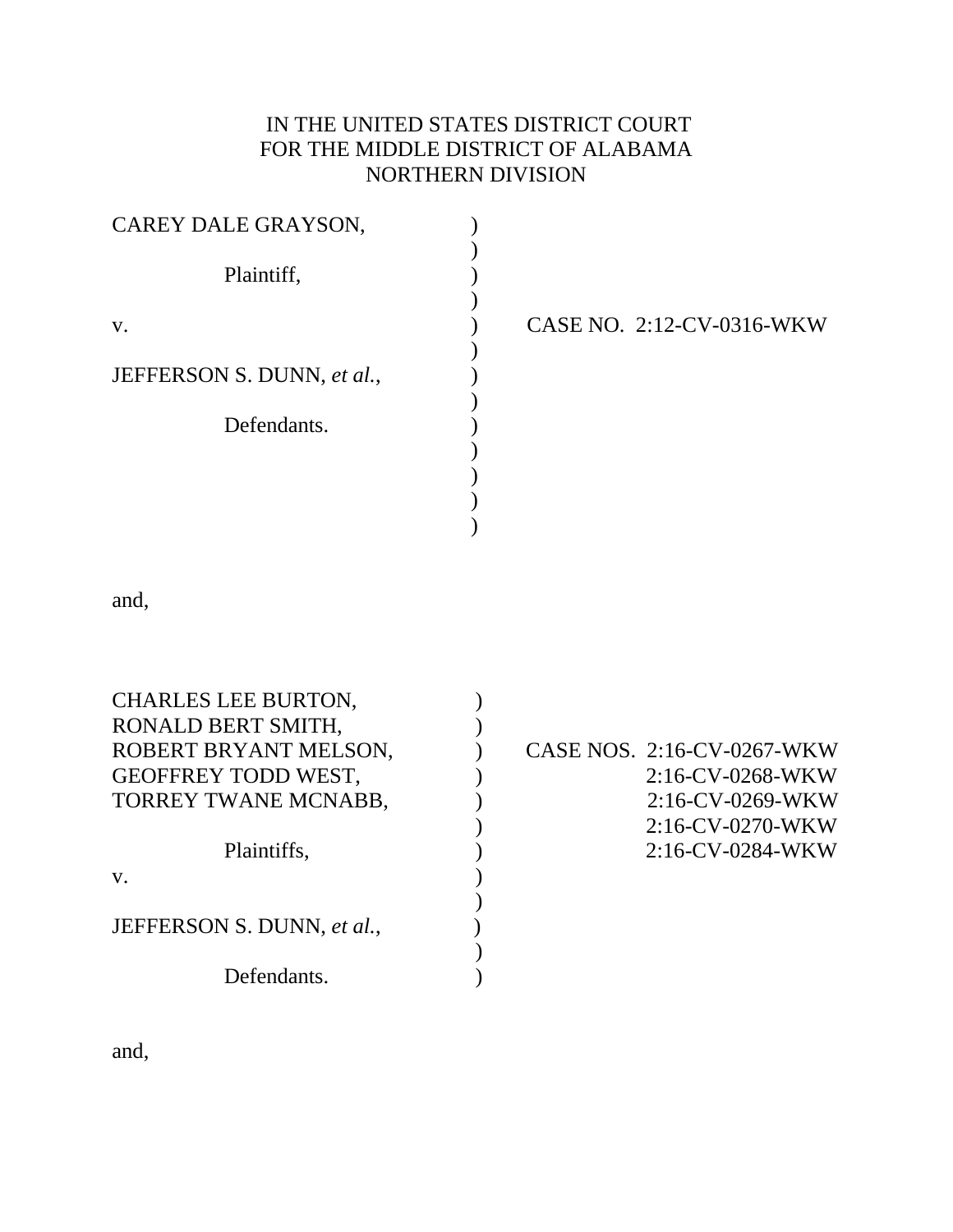# JEFFERY LYNN BORDEN, Plaintiff, (1)  $\mathbf v.$  )  $)$ JEFFERSON S. DUNN, *et al.*,  $\qquad \qquad$ ) Defendants.

) CASE NO. 2:16-CV-0733-WKW

#### **MEMORANDUM OPINION AND ORDER**

)

)

)

)

If the State of Alabama follows its usual protocol, Jeffrey Lynn Borden will be executed at 6 p.m. Central Daylight Time today. In an opinion dated September 6, 2017, the Eleventh Circuit Court of Appeals found that Mr. Borden's case should go forward, overruling the March 31, 2017 dismissal of the case in this court on a 12(b)(6) motion to dismiss filed by the State of Alabama. On September 29, 2017, the Eleventh Circuit granted Mr. Borden a stay of execution to October 19, 2017, to give him time to file a properly supported motion for stay of execution in this court, and expressly to allow this court 14 days to address said motion. That was because, the appellate court said, the date of execution and the arrival in this court of the Eleventh Circuit mandate were both scheduled to occur on October 5—today—and "[t]hat would leave no opportunity for the District Court to consider such a motion or to effectuate our directive, as we have outlined it in our September 6, 2017 opinion in this case." (Doc. # 298-1, at 6.) Indeed. Continuing, the Eleventh Circuit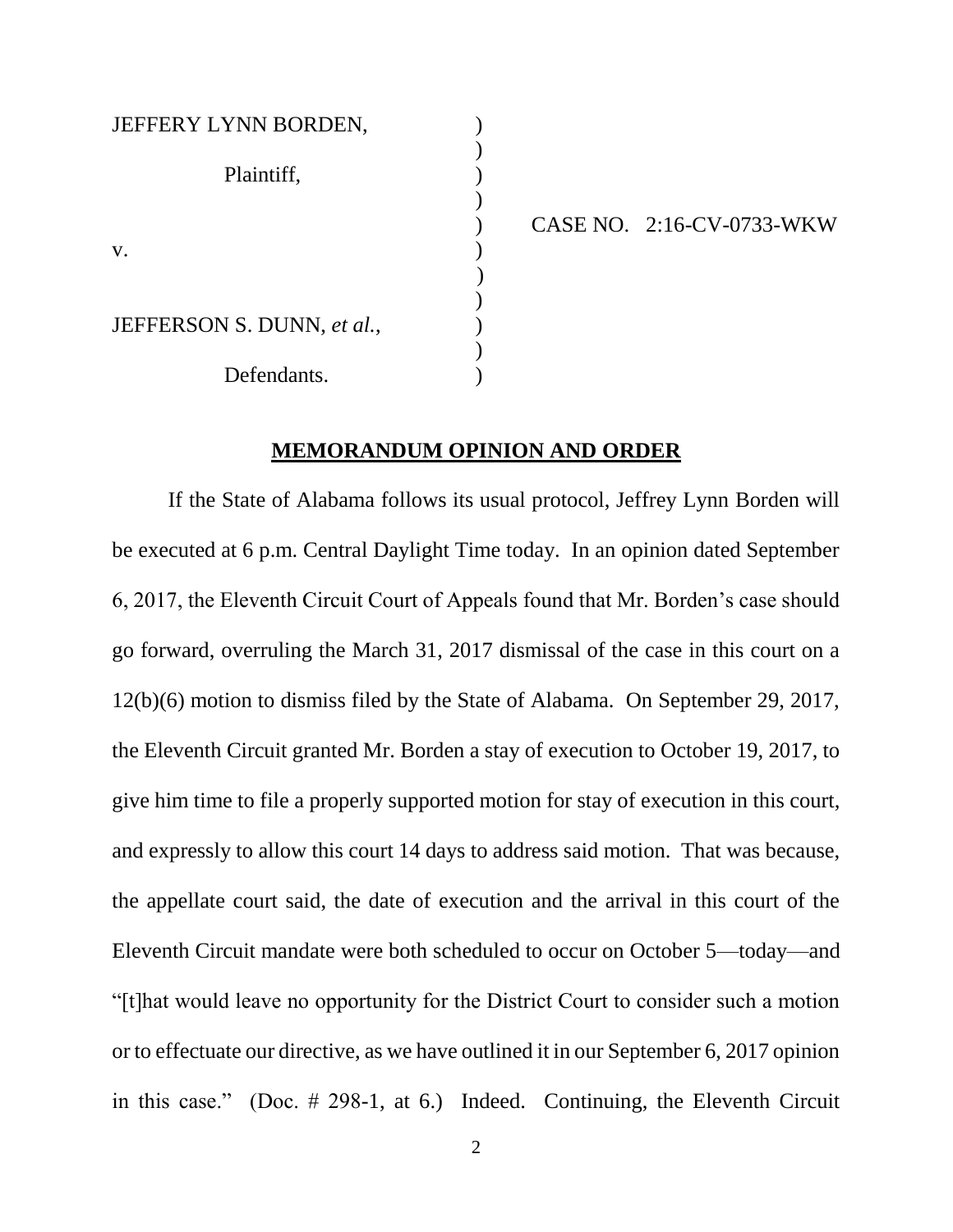"concluded that an [all writs] injunction is warranted to give the District Court enough time to receive our mandate and proceed accordingly." (Doc. # 298-1, at 10.)

The best-laid plans of the Eleventh Circuit, upon which this court relied, were derailed a little over twenty-four hours before the scheduled execution. Yesterday, October 4, the United States Supreme Court vacated the Eleventh Circuit's injunction enjoining Mr. Borden's execution, without explanation other than that three justices dissented. *Dunn, Com'r, Ala. Dep't of Corr. v. Borden*, 17A360 (U.S. Oct. 4, 2017). Late yesterday, the Eleventh Circuit denied Mr. Borden's subsequent emergency motion for a "traditional stay" with the observation that he had "not offered any evidence to demonstrate a substantial likelihood of success," but without prejudice to his "proffering evidence in support of that motion" in this court. *Burton v. Comm'r, Ala. Dep't of Corr.*, No. 17-11536, slip op. at 2 (11th Cir. Oct. 4, 2017). This morning, just after the mandate issued from the Eleventh Circuit, Mr. Borden did so, but the evidence he pointed to was the same evidence in the voluminous appellate record, but maybe not pointed to (this court does not know and does not have time to find out), in the Court of Appeals and the Supreme Court.

In entering an injunction staying the execution on September 29, the Eleventh Circuit found that the equities weigh heavily in favor of Mr. Borden in an All Writs setting; it did not address the substantial likelihood of success, a showing that is not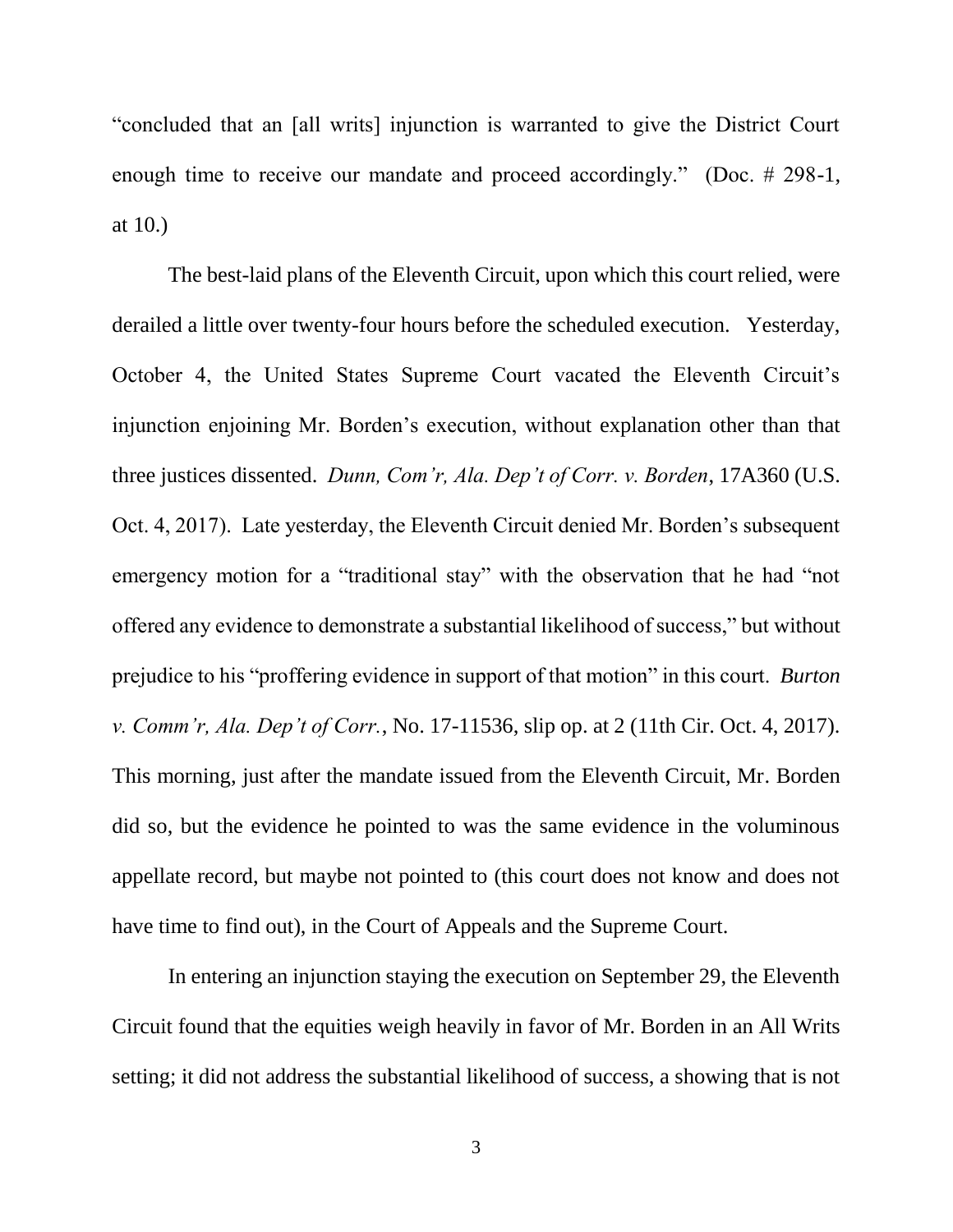required under the All Writs Act. The All Writs basis for an injunction was flatly rejected by the Supreme Court, but its action being otherwise inscrutable, not much can be surmised as to how it would treat a traditional injunction with a finding of substantial likelihood of success on the merits. That is where this opinion begins.

This is a 42 U.S.C. § 1983 lethal injection challenge. Before the court is Plaintiff Jeffery Lynn Borden's Emergency Motion to Stay Execution. (Doc. # 298.) Having carefully considered the motion, the parties' respective arguments, and the applicable law, the court finds that Borden's motion is due to be GRANTED.

## **I. STANDARD OF REVIEW**

This opinion addresses solely Mr. Borden's motion to stay his execution.

Although the U.S. Supreme Court has held that a death row inmate may challenge the constitutionality of execution methods through a 42 U.S.C. § 1983 action, a stay "is not available as a matter of right," even where execution is imminent. *Hill v. McDonough*, 547 U.S. 573, 584 (2006). Rather, "a stay of execution is an equitable remedy[,]" and "equity must be sensitive to the State's strong interest in enforcing its criminal judgments without undue interference from the federal courts." *Id.*; *see also Thompson v. Wainwright*, 714 F.2d 1495, 1506 (11th Cir. 1983) ("Each delay, for its span, is a commutation of a death sentence to one of imprisonment."). Additionally, not only the state, but also the "victims of crime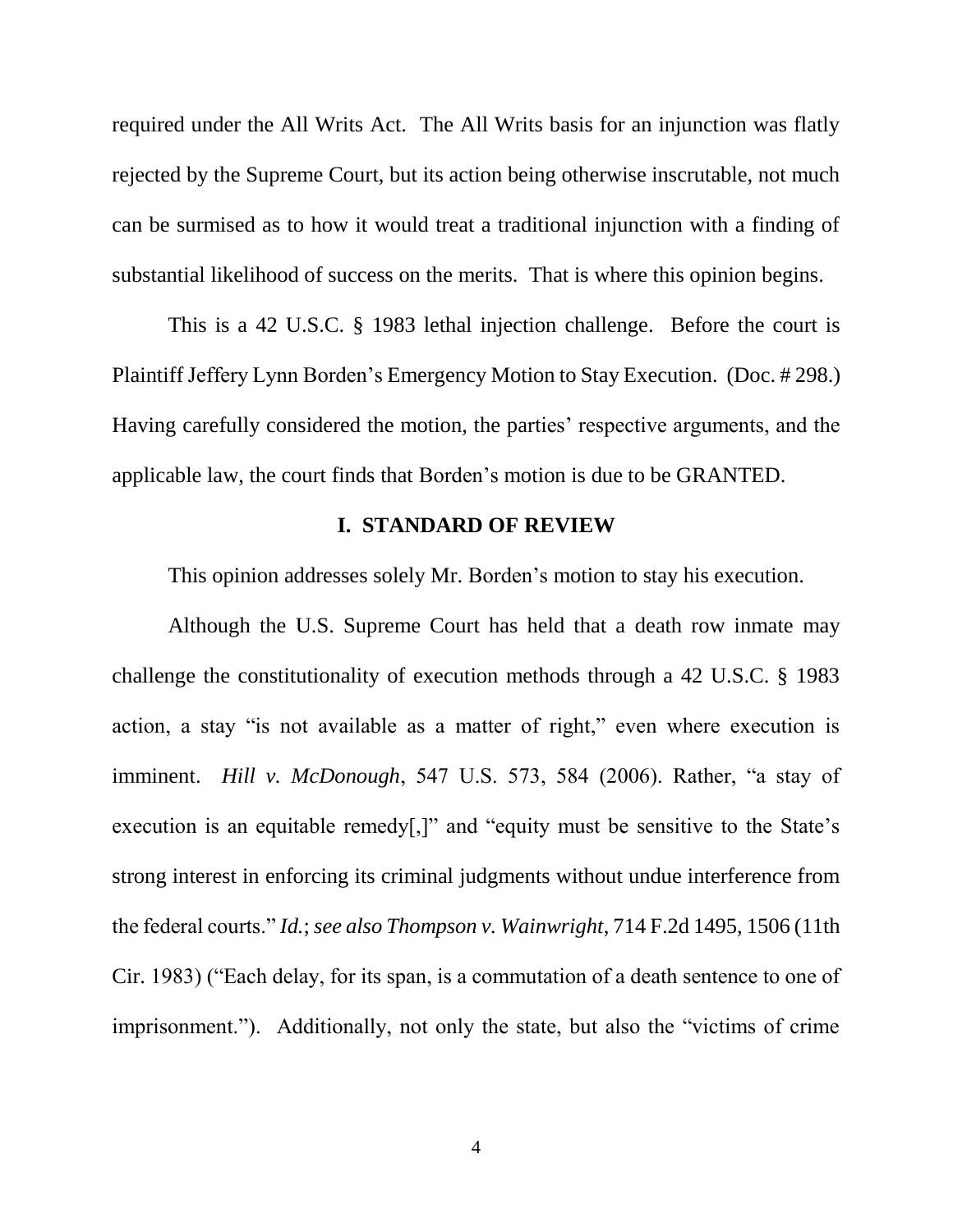have an important interest in the timely enforcement of a sentence." *Hill*, 547 U.S. at 584.

A motion for a stay filed by a death row inmate who challenges the method of his execution is treated the same as any other motion for a stay. Hence, a death row inmate receives no preferential treatment by his filing of a motion to stay, and all requirements for a stay must be satisfied. *Hill*, 547 U. S. at 584. The requirements mirror those applicable to obtaining injunctive relief. *Grayson v. Allen*, 491 F.3d 1318, 1322 (11th Cir. 2007) ("The equitable principles at issue when inmates facing imminent execution delay in raising their § 1983 method-ofexecution challenges are equally applicable to requests for both stays and injunctive relief."). This means that before a court can issue a stay, it must consider whether the movant has shown "(1) a substantial likelihood of success on the merits; (2) that irreparable injury will be suffered if the relief is not granted; (3) that the threatened injury outweighs the harm the relief would inflict on the non-movant; and (4) that entry of the relief would serve the public interest." *Schiavo ex rel. Schindler v. Schiavo*, 403 F.3d 1223, 1225–26 (11th Cir. 2005); *see also Hill*, 547 U.S. at 584 ("[I]nmates seeking time to challenge the manner of their execution must satisfy all of the requirements for a stay, including showing a significant possibility of success on the merits."). And, the movant must clearly carry the burden of persuasion in order for the court to grant a stay. *See Hill*, 547 U.S. at 584.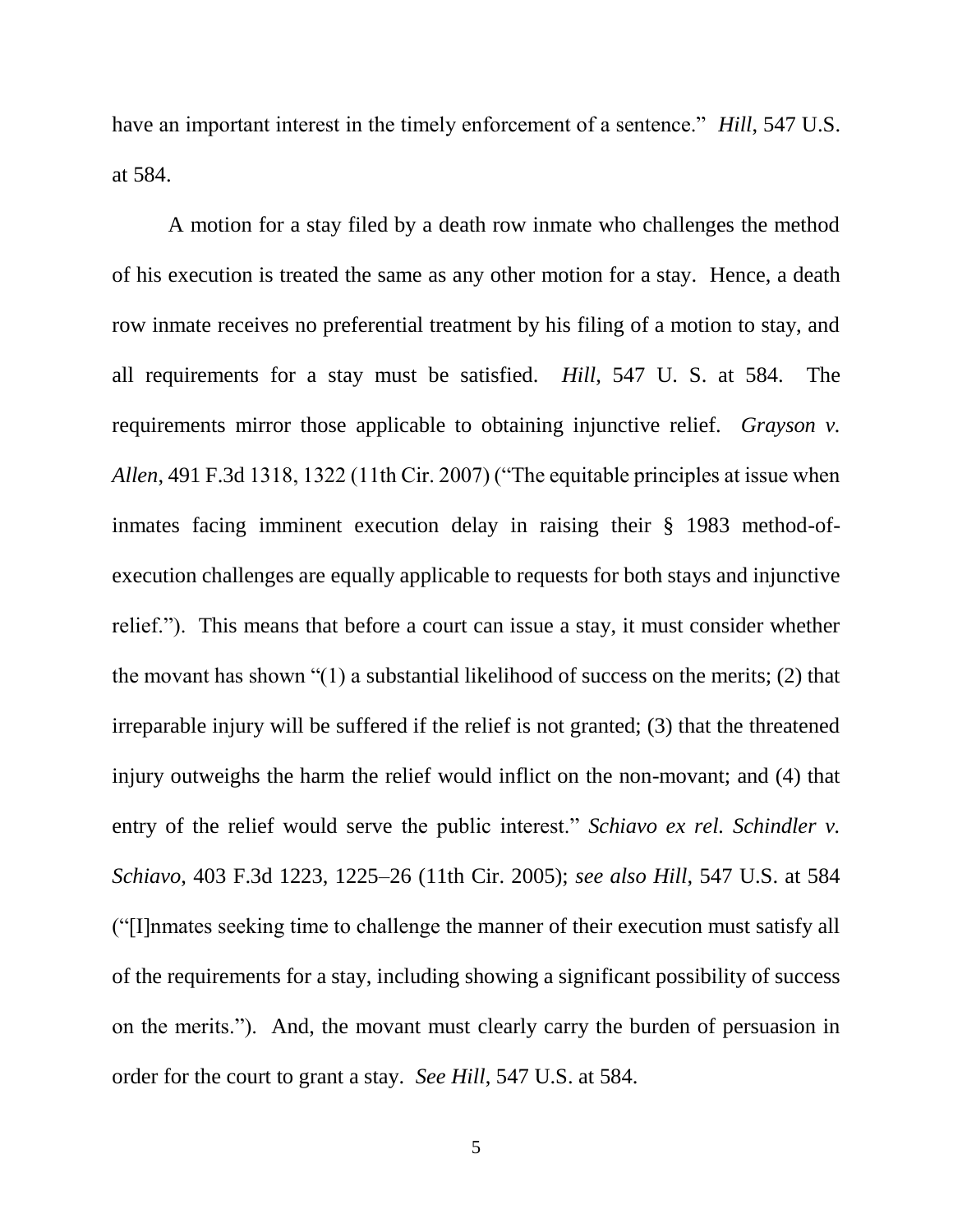Finally, when a motion for a stay of execution is filed on the eve of the execution, "the extent to which the inmate has delayed unnecessarily in bringing the claim" must be considered. *Nelson v. Campbell*, 541 U.S. 637, 649 (2004). A "strong equitable presumption" applies "against the grant of a stay where a claim could have been brought at such a time as to allow consideration of the merits without requiring entry of a stay." *Hill*, 547 U.S. at 584 (quoting *Nelson*, 541 U.S. at 650); *see also Gomez v. U.S. Dist. Court for N. Dist. of Calif.*, 503 U.S. 653, 654 (1992) (*per curiam*) (noting that the "last-minute nature of an application" or an applicant's "attempt at manipulation" of the judicial process may warrant the denial of a stay).

#### **II. ANALYSIS**

#### **A. Unnecessary Delay**

As an initial matter, Mr. Borden was not dilatory in filing his complaint, and no unnecessary delay in this case can be attributed to him. He filed his complaint on September 6, 2016, nearly one year before the State obtained a warrant for his execution on August 28, 2017. The present exigency is not due to Mr. Borden's actions or lack thereof. Thus, this analysis will proceed *without* the strong equitable presumption against entry of a stay because inexcusable delay is not attributable to Mr. Borden.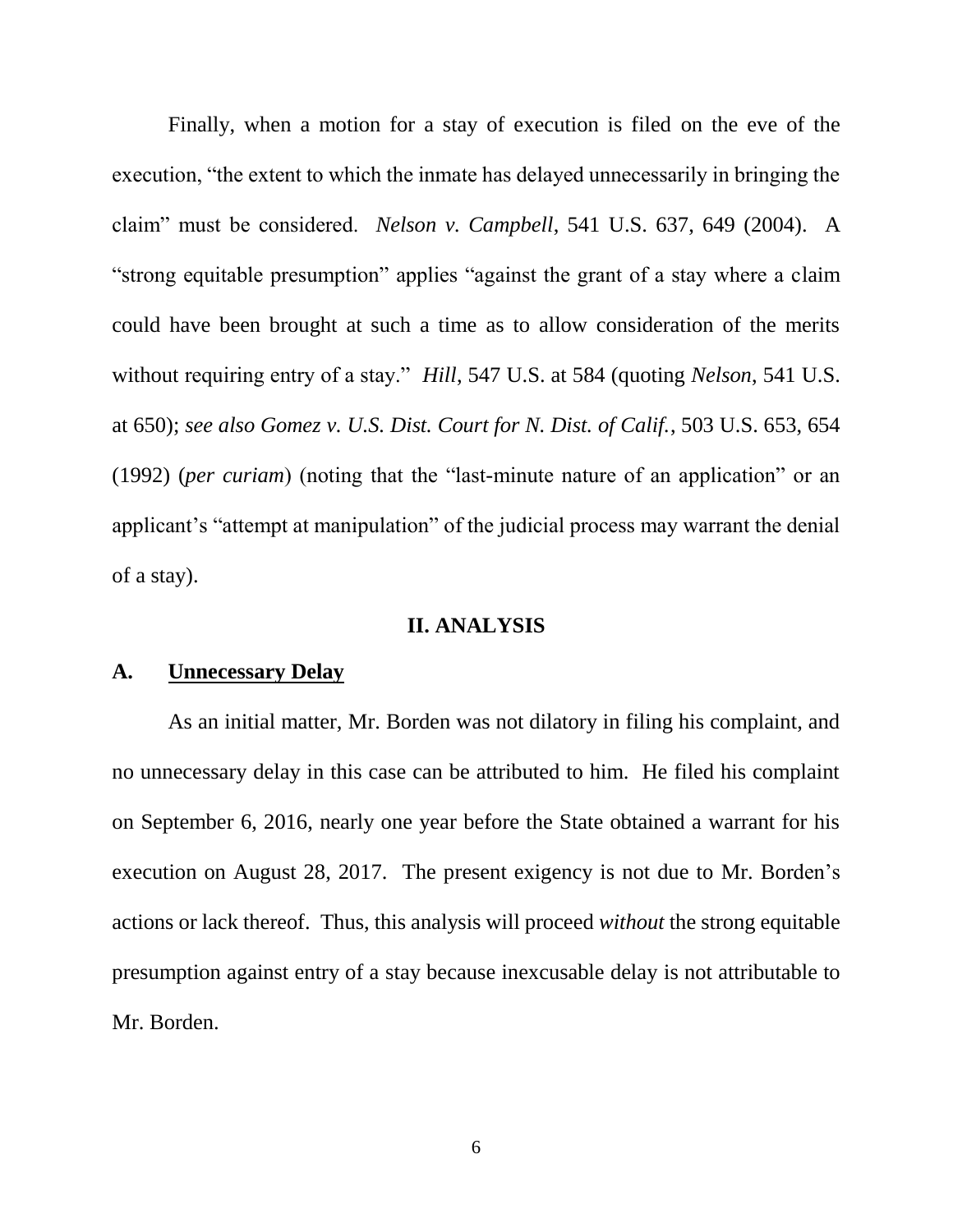### **B. Substantial Likelihood of Success on the Merits**

Admittedly, the major weakness in Mr. Borden's motion lies in his burden to demonstrate a substantial likelihood of success on the merits that "the challenged method of execution presents a substantial risk of serious harm" and that there is "an alternative that is feasible, readily implemented, and in fact significantly reduce[s] a substantial risk of severe pain." (Doc. # 289, at 7 (citing *Baze v. Rees*, 553 U. S. 35 (2008) (internal quotation marks omitted)).) As to the first prong, Mr. Borden cites, but does not attach, the expert report of Michael Froelich, M.D., M.S., as evidence that "midazolam does not relieve pain, can enhance the perception of pain and even can have a paradoxical effect on the patient, triggering aggression." (Doc. # 298, at 11.) As to the second prong, Mr. Borden cites evidence that he says demonstrates that pentobarbital, sodium thiopental, and a single dose of midazolam are viable alternative methods of execution that would reduce a substantial risk of severe pain. He relies, for example, on the deposition testimony of Dr. Daniel Buffington, who opined on the availability of compounded pentobarbital. (Doc. # 298, at 13.) And the Eleventh Circuit, speaking on the availability of pentobarbital for executions, has highlighted the testimony of Gaylen M. Zenter, Ph.D., that because "pentobarbital sodium for injection is listed in the FDA Orange Book, a publication containing all approved drugs in the United States, and because no active patents covered the product, anyone who has the ingredients can make pentobarbital sodium." (Doc. #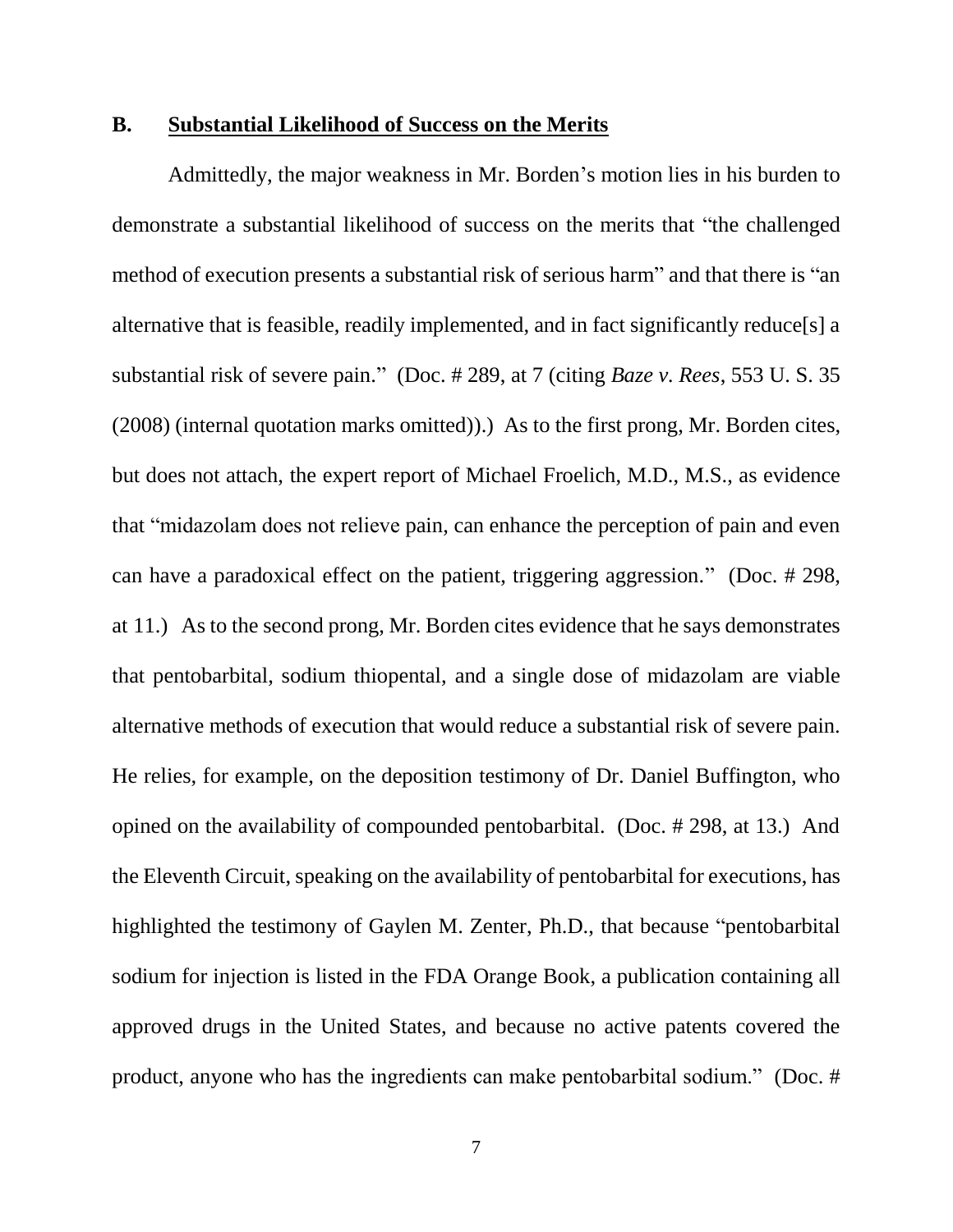289, at 26 (internal quotation marks omitted).) In addition to this evidence, the fact of dozens of executions in other states using compounded pentobarbital gives the State much to explain, at least from the vantage of this likelihood of success stage.

Whether this evidence is adequate to demonstrate a substantial likelihood of success on the merits (or a "lesser showing" for which Mr. Borden advocates) is questionable. However, in these exigent circumstances, the court finds that the proffer is sufficient to find that Mr. Borden has made out a prima facie case on the *Baze* prongs when balanced against the equites, which tilt the scales in favor of a stay.

## **C. The Equities**

This court agrees with the Court of Appeals that the equities, in this emergency setting and in view of the timing, favor Mr. Borden. Added to the finding of the Court of Appeals, this court has insufficient time to address deliberatively the weighty, life-involved issues presented. Because the prejudice to Mr. Borden is so great, the equities strongly outweigh the State's interest in an execution tonight.

#### **III. CONCLUSION**

The Eleventh Circuit has reversed this court and remanded this cause for further proceedings. This court is not authorized to ignore the instructions of the Eleventh Circuit. If Mr. Borden is executed as scheduled, this court will be unable to comply with the Eleventh Circuit's mandate. Given the unusual procedural

8